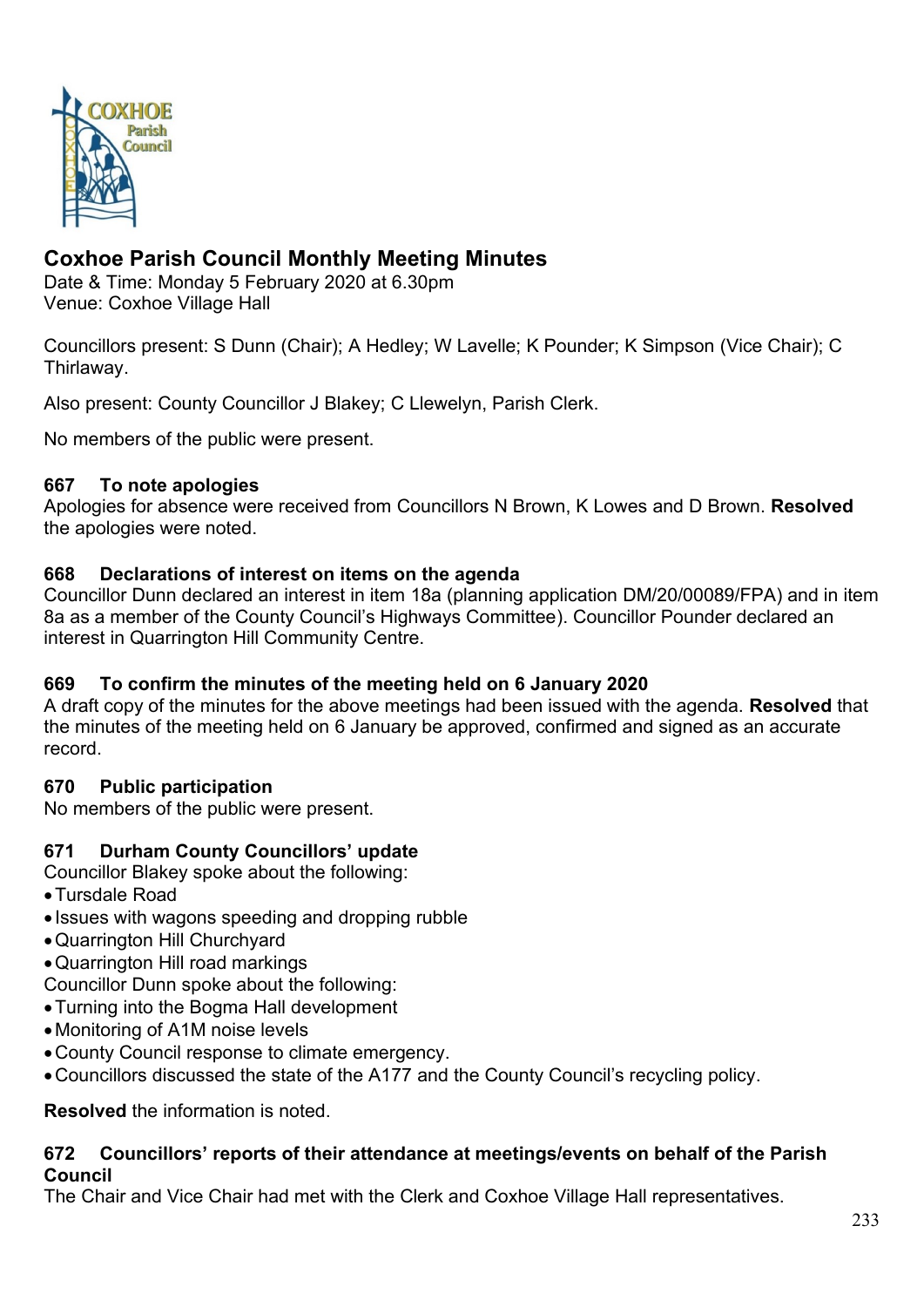The Chair had met with the County Council Head of Assets who is assisting with advice.

Councillor Dunn had attended a meeting at King's Wood with the Clerk, Councillor N Brown and representatives of Durham Woodland Revival which will be reported to the Events, Environment and Finance Committee.

Councillor Dunn had been to a meeting of the Quarry Liaison Group and said that they are seeking to re-open a closed path beside Crowtrees.

Councillor Dunn had visited the Paving Factory to discuss Foundry Row.

Councillor Dunn had a meeting with Coxhoe United to update them about the sports field.

## **673 Land, Buildings and Open spaces**

The Clerk had circulated reports with the agenda.

a) Quarrington Hill Churchyard

The Clerk had provided Councillors with a letter from the National Association of Local Councils which gave advice about funding Churchyard maintenance. Councillor Dunn said some tests are ongoing by Tarmac and that the Parochial Church Council has said they will wait for those results before any survey may be commissioned. Residents have said they have not received any further information and an interim report has been requested.

## The following were **Resolved:**

**(A)** the report and the NALC letter of advice are noted.

**(B)** the Council funding already approved would be taken from Section 137 funding.

**(C)** the Clerk is delegated to carry out the Council's decisions.

### b) Cricket Ground

The Clerk had circulated a report and explained the contents of the report and the funding position to date. An updated budget position was circulated and explained. The Clerk has re-submitted a funding application to the Football Foundation after speaking to them. The field would not be ready for play until at least later this year.

### The following were **Resolved:**

**(D)** the report is noted.

**(E)** the Council confirms its commitment to the development of a multi-sports facility including a cricket square.

**(F)** the Clerk is authorised in conjunction with the Chair and Vice Chair if necessary to authorise approval of the contractor (1 in report) to carry out the work to the field, replacement of the cricket square and marking out of two football pitches at the cost of £11,025 upon receipt of funding confirmation.

**(G)** the Clerk is authorised in conjunction with the Chair and Vice Chair if necessary to authorise approval to commit to and make further expenditure on costs for the pavilion refurbishment to the amount in the budget with Ray Lawson and East Durham College, with the understanding that there may be some changes or contingencies required.

**(H)** the Clerk to investigate the potential for CCTV with Active Life.

**(I)** the Chair to investigate improvements to the football field in Coxhoe park.

**(J)** the Clerk is delegated (with Chair and Vice Chair as necessary) to carry out activity.

c) Land adjacent Quarrington Hill Community Centre

Councillor Dunn has been speaking with the County Council's Head of Assets who is trying to prioritise this. **Resolved (K)** the information is noted.

## d) Old School site

A report had been circulated. A meeting had been held with the developer and Believe and all organisations involved need to agree their positions in coming months. The Clerk outlined the report and recommended the Council did not take indicative advice but sought specialist advice in order to reduce risks. Councillor Dunn has spoken to the Head of Assets at the County Council who is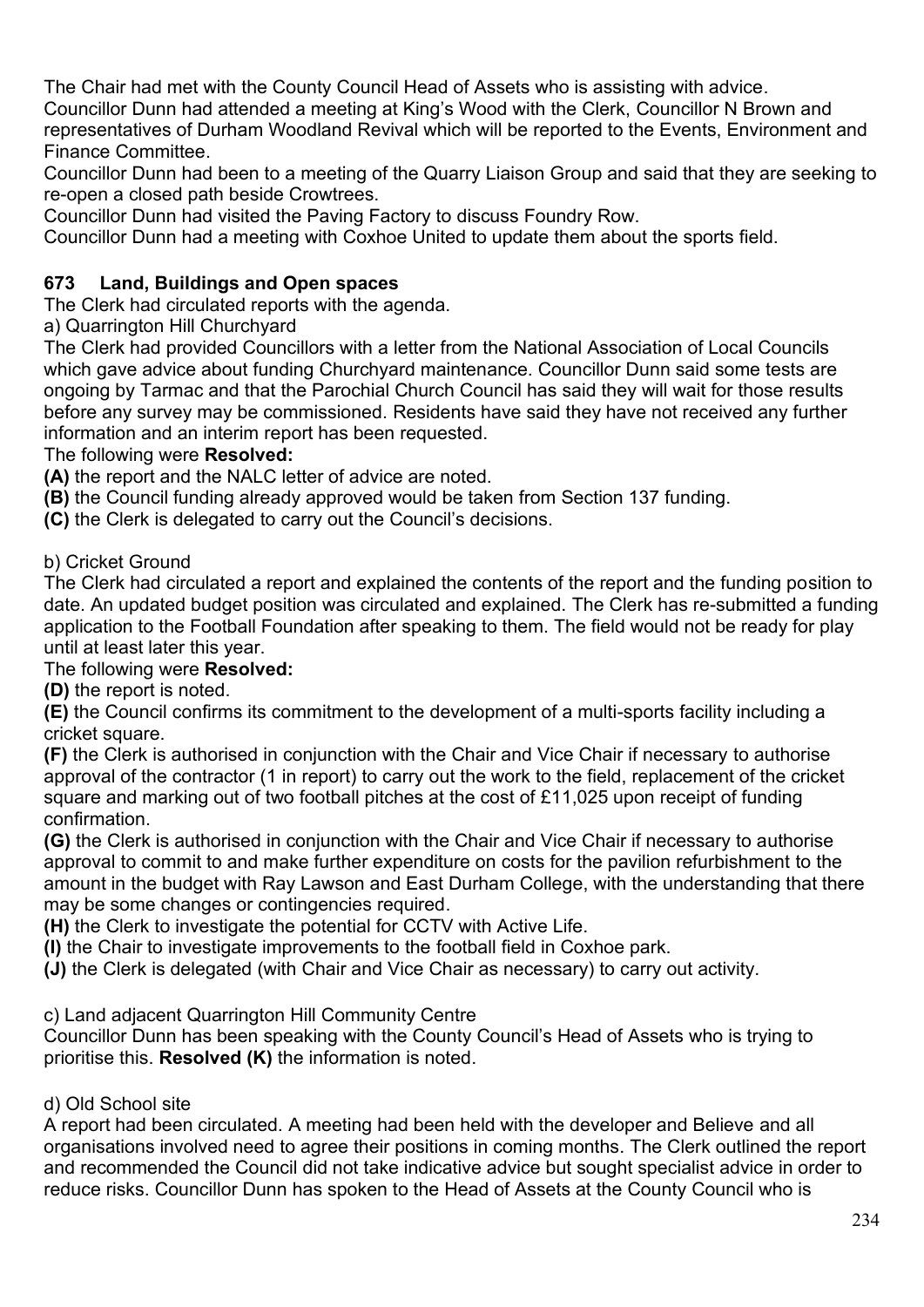seeking both financial and legal advice. Methods of working together would need to be discussed and agreed. The following were **Resolved**:

**(L)** the report is noted.

**(M)** the Council will seek full financial and legal advice and quotes for this will be brought to Council.

e) Basic Cottages

The Clerk declared an interest. A meeting is to be held with residents. It was **Resolved (N)** to note the information.

## **674 Parking and Traffic**

Quarrington Hill No Waiting Proposal

Councillor Dunn had declared an interest and did not take part in discussion or decision making. The Clerk had sent papers with the agenda.

It was **Resolved (A)** the Council supports the no waiting proposals.

**Coxhoe** 

Councillors felt the parking restrictions on the front street are makjng a difference and that there had been positive feedback from businesses, though there have been complaints from residents on Cornforth Lane. Councillor Dunn had spoken to the County Council Highways Officers about Cornforth Lane and school traffic. Councillors discussed issues on Cornforth Lane and at the area near the Limes. Councillor Dunn said he is in discussion about crossings. It was **Resolved (B)** the information is noted.

## **675 Financial Matters**

Finance Report, Bank Reconciliation and Payment Schedule

The Clerk had circulated the Finance Report with the agenda. The bank reconciliations and cashbook to 27 January 2020 were circulated at the meeting.

**Resolved (A)** the bank balances and reconciliations to 27 January are noted.

**Resolved (B)** the employee hours and employer costs are noted.

The payments below were submitted for approval.

| No                      | Payee          | <b>Description</b>                          | <b>Amount</b> |
|-------------------------|----------------|---------------------------------------------|---------------|
|                         | <b>Staff</b>   | Salaries                                    | £2,858.05     |
| $\overline{2}$          | <b>NEST</b>    | Employer & Employees' Pension Contributions | £153.51       |
| 3                       | <b>HMRC</b>    | <b>Employer Liabilities</b>                 | £770.11       |
| $\overline{\mathbf{4}}$ | <b>NEREO</b>   | Job Advertisement                           | £180.00       |
| 5                       | <b>BT</b>      | Landline & internet                         | £50.64        |
| 6                       | Mastercopy     | Remote Billing                              | £220.06       |
| $\overline{7}$          | SE Landscaping | Grounds Maintenance Contract                | £884.90       |
| 8                       | Coxhoe Village | Playgroup hall hire Sept-Oct                | £150.00       |
|                         | Hall           |                                             |               |
| 9                       | Coxhoe Village | Playgroup hall and kitchen hire Nov-Jan     | £225.00       |
|                         | Hall           |                                             |               |
| 10                      | <b>ITC</b>     | Sophos Internet Security                    | £6.00         |
| 11                      | Information    | Annual fee                                  | £55.00        |
|                         | Commissioner's |                                             |               |
|                         | Office         |                                             |               |

a) February Payments Due:

Please note prices are gross, where VAT applies.

It was **Resolved (C)** the payments are approved.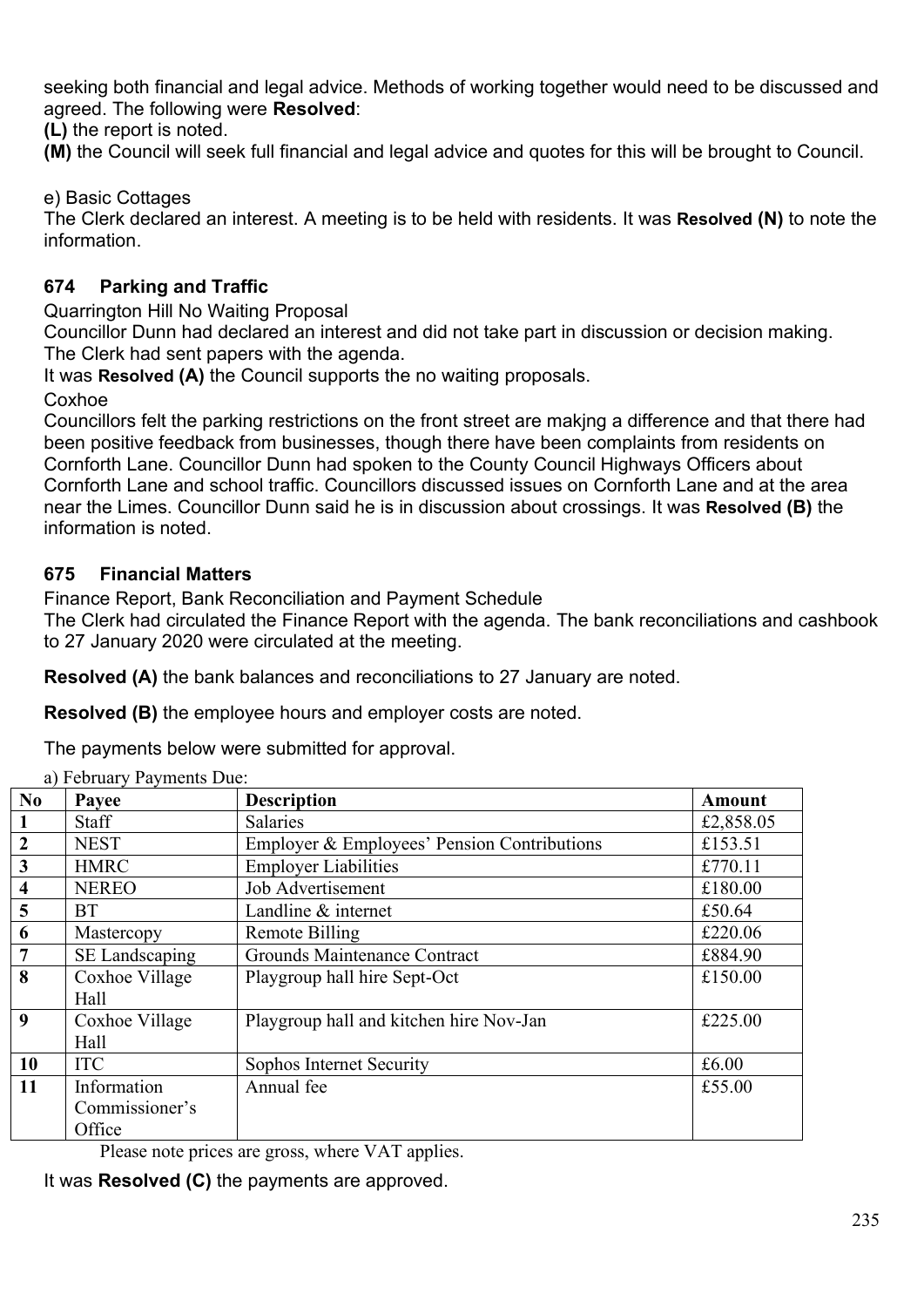b) Payments already made and brought to Council for noting:

| N <sub>0</sub>   | Payee                 | <b>Description</b>                                   | <b>Amount</b> |
|------------------|-----------------------|------------------------------------------------------|---------------|
|                  | Coxhoe Village Hall   | Youth Club Christmas Party hall hire and kitchen     | £60.00        |
| $\mathbf{2}$     | Viking                | Copier Paper, 2 x laptop stands, wireless keyboard & | £185.00       |
|                  |                       | mouse, wrist support                                 |               |
| 3                | Vodafone              | 3 x Mobile Phones                                    | £73.26        |
| $\boldsymbol{4}$ | <b>Blessed Edmund</b> | <b>Electricity for Christmas Tree Lights</b>         | £17.95        |
|                  | Duke                  |                                                      |               |
| $\overline{5}$   | Amazon                | Shelving for Secretary's Cupboard storage            | £41.98        |
| 6                | Wave Water            | Quarrington Hill Allotments Water Supply             | £11.55        |
| 7                | Platinum              | <b>First Aid Course</b>                              | £70.00        |
|                  | Physiotherapy         |                                                      |               |
| 8                | Post Office           | Postage                                              | £10.56        |

Please note prices are gross, where VAT applies

It was **Resolved (D)** the payments made are noted.

The Clerk advised that she has received back a small amount of money overpaid to Coxhoe Village Hall in respect of the grant towards their administration hours. It was **Resolved (E)** the information is noted.

The Clerk said she has received into the bank a vat claim for £3,499.57. It was **Resolved (F)** the information is noted.

### **Budget**

The Clerk had prepared the budget to 27 January and updated the projected amounts, and circulated a report which gave details of the changes to the projections. It was **Resolved (G)** to note the budget and the updated projections.

Human Resources Service Level Agreement (SLA)

The Clerk had received a request to update the SLA costs from April 2020 with the County Council and had checked costs with a private provider. It was **Resolved (H)** the Clerk to sign the new SLA at the quoted cost.

## **676 Review of Internal Audit and Appointment of Internal Auditor**

The Clerk had circulated a report with the agenda. The following were **Resolved: (A)** the report is noted.

**(B)** the Council considered and approve the review of internal audit presented, which has been agreed with the last Internal Auditor.

**(C)** the Council appoints Gordon Fletcher as its Internal Auditor for the accounts for the financial year 2019 to 20 at the quoted cost.

#### **677 Proposed date for Annual Assembly of Electors and Annual Meeting, full Council and Committee meetings in 2020 to 21**

The Clerk had circulated a report with the agenda. It was **Resolved** the proposed dates are approved.

## **678 Committees' receipt of minutes and membership**

Draft Human Resources Committee minutes 15 January 2020

The draft minutes had been circulated. It was **Resolved (A)** to note the draft minutes of the Human Resources Committee minutes from 15 January 2020.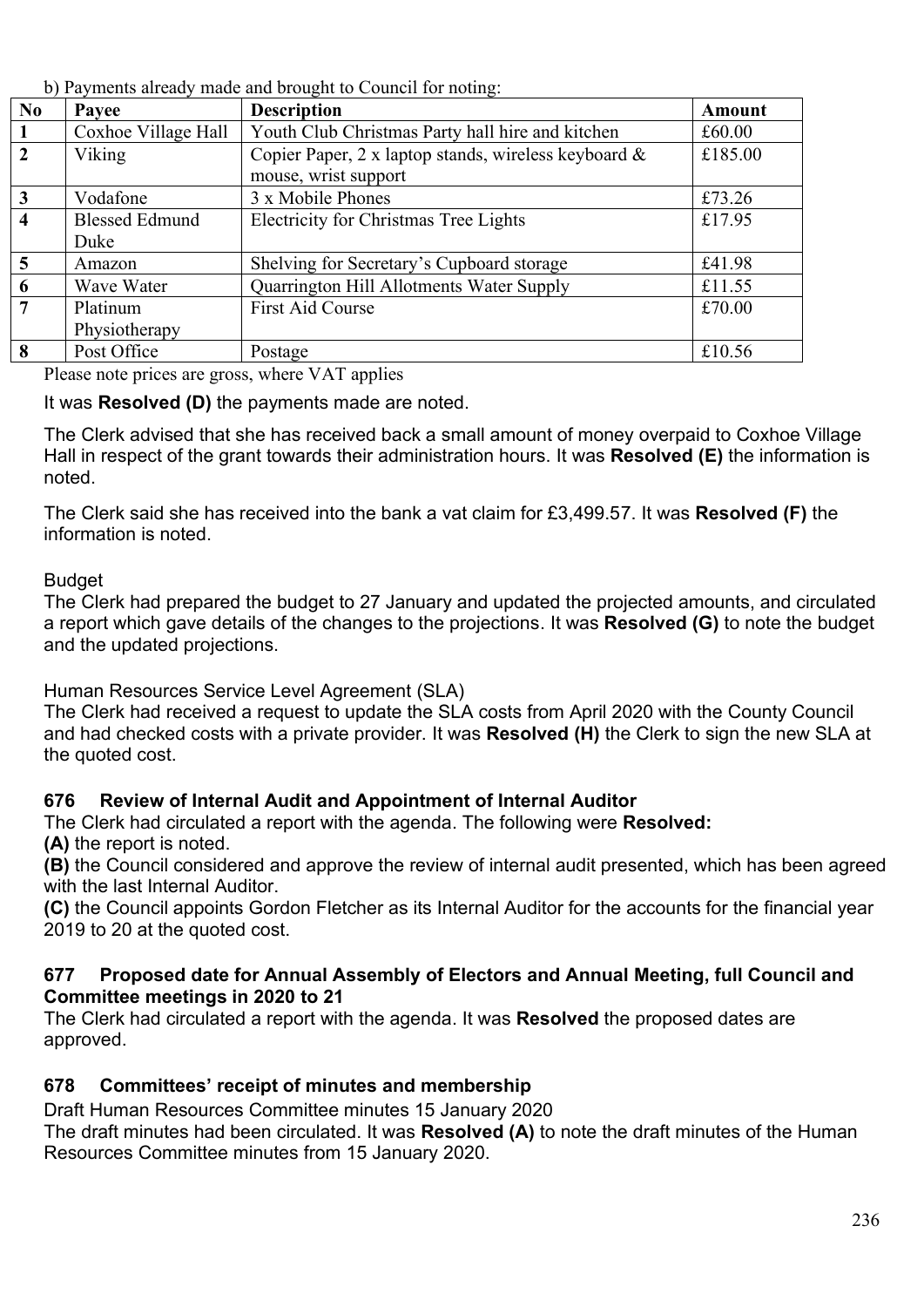Committee Membership

It was **Resolved (B)** that Councillor Hedley and Councillor Lowes (subject to her agreement) will join the Youth Strategy Group.

### **679 Allocation of funds between villages**

The Clerk had circulated a report with the agenda. There are some differences in expenditure between villages but it merits further consideration. It was **Resolved (A)** that Councillor Pounder and the Clerk will consider further the allocation of funds and to be discussed at Events, Environment and Finance Committee.

At 8.30pm the Chair requested members' agreement, as per Standing Order 3(v), to extend the meeting beyond the standard 2-hour period. **Resolved (B)** that Standing Order 3(v) be invoked and the meeting continue.

### **680 Vacancies**

Quarrington Hill Ward Vacancies

The Clerk advised that no one has made an approach about the two vacancies for Quarrington Hill ward and that they are still being advertised. **Resolved** the information is noted.

Councillor Lavelle left the meeting at this point.

#### **681 Clerk's Report**

The Clerk had circulated the Clerk's Report with the agenda.

VXld) Website Accessibility

The Web Admin Volunteer continues to do a great deal of work towards making the website accessible and had provided a report. The following were **Resolved:**

**(A)** to note the update.

**(B)** the Clerk to thank the Web Admin Volunteer for his hard work on behalf of the Council.

Xlllb) Parish Plan 3

The next two meetings are to be held on Thursday 26 March, 6,30 to 8.00 at Coxhoe Village Hall and Quarrington Hill Community Centre on Saturday 4 April from 10.30 to 12.00. It was **Resolved (C)** the information is noted.

**Resolved (D)** the Clerk's Report is noted.

### **682 Seats in Coxhoe Park**

Three benches in Coxhoe Park as well as a picnic bench and bins had been set alight. The Police have said an arrest has taken place. The following were **Resolved**:

**(A)** the Clerk to ask the Police for PACT information to publicise.

**(B)** the Clerk is delegated to make payment up to £1,000 towards new benches in the park from the Coxhoe open spaces budget, as part of a grant towards new benches.

### **683 Youth Provision**

Youth Worker Report

No report was available. It was **Resolved (A)** the Clerk to seek written reports for each meeting. Playgroup

The Clerk had sent a report with the agenda. The following were **Resolved**:

**(B)** the report is noted.

**(C)** the Clerk to send a letter to C Varty to thank her on the Council's behalf.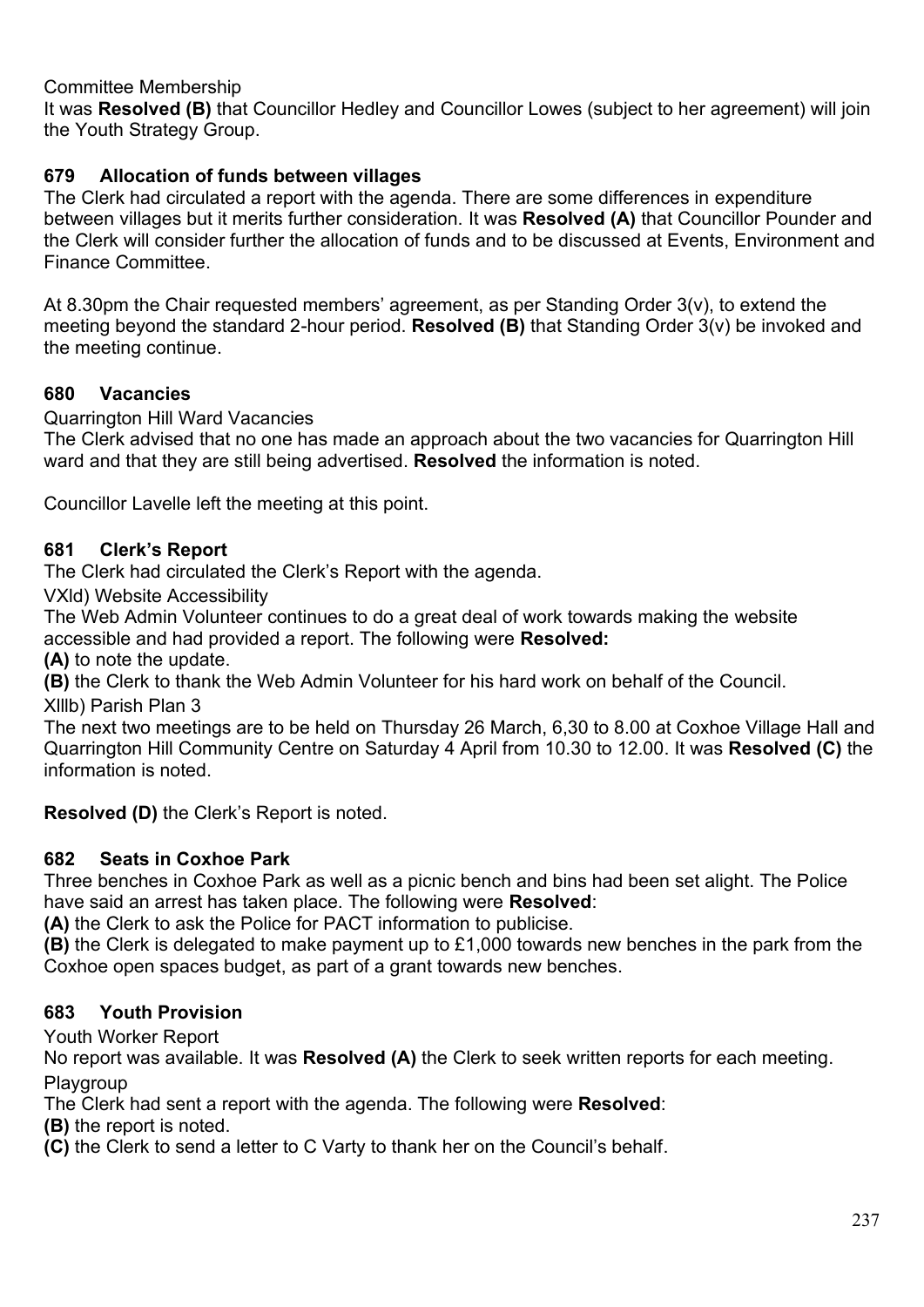## **684 Planning & correspondence report**

#### Planning Requests

| <b>Application</b> | Applicant            | Location             | Proposal                                | <b>Electoral</b> | <b>Case Officer &amp;</b> |
|--------------------|----------------------|----------------------|-----------------------------------------|------------------|---------------------------|
| <b>Number</b>      |                      |                      |                                         | <b>Ward and</b>  | <b>Expected</b>           |
|                    |                      |                      |                                         | Parish           | <b>Decision Level</b>     |
| DM/20/00089/FPA    | Mr A<br><b>Plews</b> | 100 Browning<br>Hill | 2 storey pitched roof<br>side extension | Coxhoe           | John Russell              |
|                    |                      | Coxhoe               |                                         | Coxhoe           | Delegated                 |
|                    |                      | Durham               |                                         |                  |                           |
|                    |                      | DH <sub>6</sub> 4SA  |                                         |                  |                           |

Councillors Dunn and Hedley declared an interest in the above application. Councillor Simpson took the Chair. The meeting was no longer quorate meaning no decision could be made. **Resolved (A)** the Council notes planning application DM/20/00089/FPA

Approved Decisions

**Resolved (B)** the approved decisions were noted.

Withdrawn Applications None.

Refused Applications

None.

Correspondence Received

| <b>Received From</b>     | Summary                                                           |
|--------------------------|-------------------------------------------------------------------|
| 1  Durham County Council | Notification of consultation on 20mph zones at Burdon Way, Kennet |
|                          | Grove, Blackiston Close, Coxhoe                                   |
| 2 Coxhoe Village Hall    | Winter Wellbeing event information                                |

Members **Resolved (C)** the correspondence is received and noted.

#### Bulletins received

|    | <b>Received From</b>       | Summary                                                       |
|----|----------------------------|---------------------------------------------------------------|
| 1  | <b>INALC</b>               | Chief Executive's Bulletin                                    |
| 2  | <b>East Durham AAP</b>     | <b>Holocaust Memorial Day Activity</b>                        |
| 3  | North Durham CCG           | Consultation on Special Educational Needs Local Offer         |
| 4  | Campaign for the           | Winter Newsletter                                             |
|    | <b>Protection of Rural</b> |                                                               |
|    | England                    |                                                               |
| 5  | <b>INALC</b>               | lChief Executive's Bulletin                                   |
| 6  | <b>NHS Clinical</b>        | Consultations on Stroke Rehabilitation Services and Inpatient |
|    | Commissioning Group        | Rehabilitation (Ward 6) at Bishop Auckland Hospital           |
| 17 | <b>INALC</b>               | New Year message re building stronger communities             |
| 8  | Durham County Council      | Campaign to raise Scam Awareness                              |
| 9  | <b>INALC</b>               | lChief Executive's Bulletin                                   |
|    | 10 NHS Clinical            | Consultation on Stroke Rehabilitation Services and Ward 6     |
|    | Commissioning Group        |                                                               |

Members **Resolved (D)** the bulletins are received and noted.